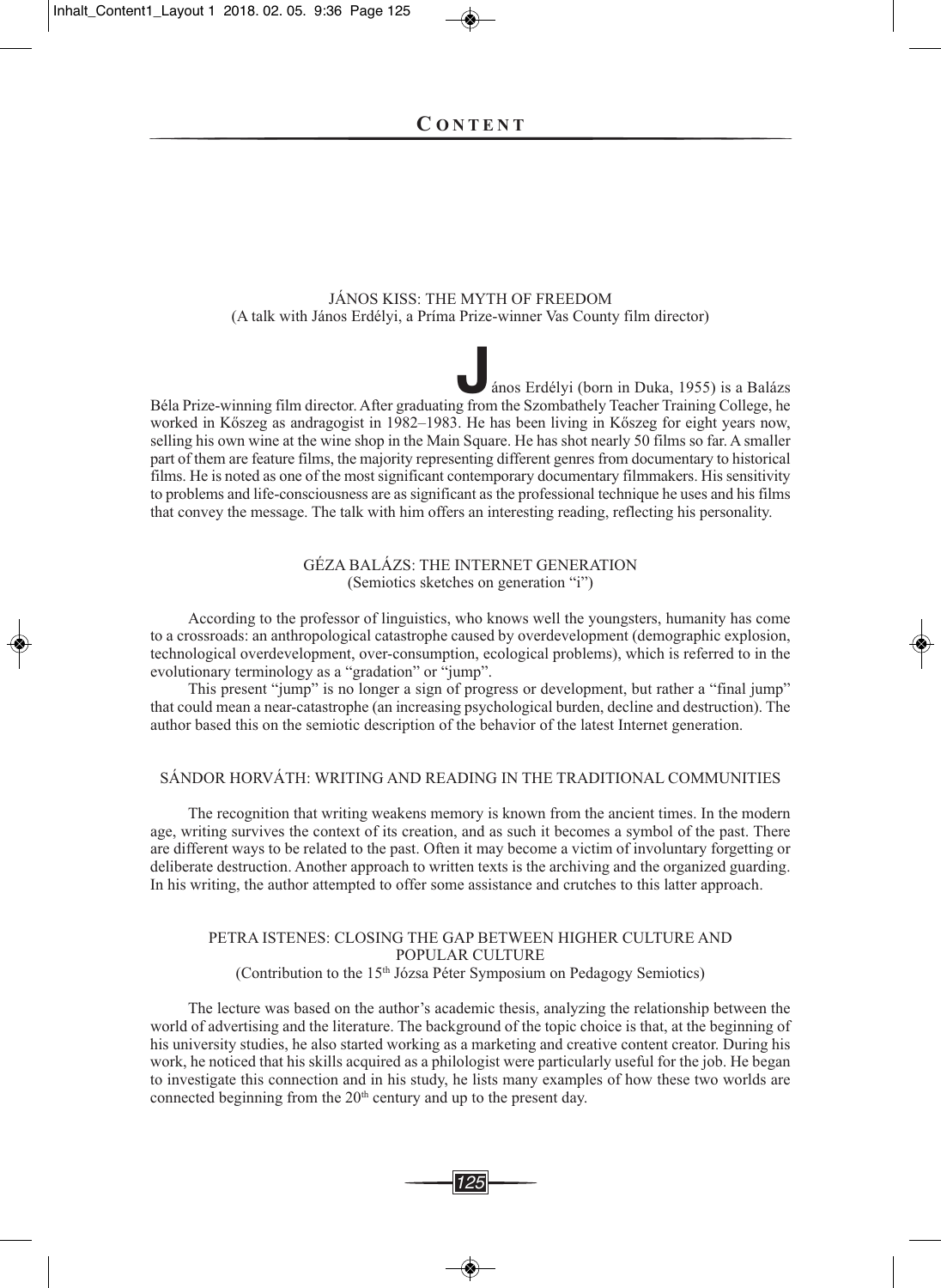# **VA S I S Z E M L E**

# 2018. LXXII. ÉVFOLyAM 1. SZÁM

#### FereNc GArZuLy: GONe AStrAy – LetterS OF reZSŐ PeÉry

Rezső Peéry (1910–1977), the uncle of the author, a teacher, journalist and writer, worked in Bratislava between the two World Wars. He came to Hungary, Budapest in the spring of 1946 and from there, he went in 1948 to Mosonmagyaróvár. In 1956 he was a Grammar School Director in Sopron, leaving for West because of the role he played during the Revolution. There he played an important role in the emigration.

Ferenc Garzuly, while arranging the legacy of his parents, found his uncle's correspondence and a eulogy. The texts provided here, together with supplementary and explanatory parts, inform us about the Central European situation and events - e.g. the post-war Slovakian-Hungarian deportations, intellectuals' relations, fates, struggles.

#### IStVÁN BArISKA: the NÁDASDy FAMILy AND the cAMPAIGN OF 1532

The author analyzes the plans of the Ottoman-Turkish leader, Ibrahim and Gritti, in Italy and hungary. It highlights the behavior of the croat-Slavonic viceroys, who were appointed during the dual kingdom to oppose each other; the phenomenon of christian solidarity in the new Ottoman-Turkish slave state (the Ibrahim-Jurisics trial). He points out that during the campaign Nádasdy was able to keep control over the Transdanubian and the Croatian-Slavonic orders even during his stay in Kanizsa. Finally, the paper overviews the territorial resistance of the orders of Western transdanubia, croatia-Slavonia, Krajina and Styria, which greatly alleviated the pressure on Kőszeg, thus contributing to the liberation of Sárvár, Szalónak and indirectly to the freeing of Vienna.

### LÁSZLÓ FÜLÖP: PÁL LuKAFALVI ZArKA'S LetterS WrItteN tO tAMÁS NÁDASDy

the person whose life is detailed in this work was a very persistent, faithful soldier devoted to his superiors. After explaining the name and the origins, the author analyzes eleven letters as historical sources and examines the linguistic and dialectal phenomena of the language. According to these, Pál Lukafalvi Zarka was clearly born in Vas County and lived there in the  $16<sup>th</sup>$  century.

# FereNc tÓthÁrPÁD: St. FLOrIAN'S SOLDIerS IN KŐSZeG

2018 will be the anniversary year of Kőszeg's Fire Department. the association honors the memory of its predecessors. the paper, detailing the history of one and a half century, deals separately with the "tale" of the Association, the renowned or interesting fires as well as the Association's place in the local society and its community-forming role. here we can read some brief excerpts from the work in progress.

## GÁBOr KuGLIcS: the BArNuM cIrcuS IN SZOMBAtheLy

Traveling circuses were first formed as small family businesses with a few actors, and later  $$ by the end of the  $19<sup>th</sup>$  century – they became increasingly bigger. In the case of the largest American traveling circus, the focus was on theatricality and grandiosity.

Between 1898 and 1902, the performances of the troupe touring the European continent were preceded by tremendous media campaigns in every city they visited. On May 26, 1901, on Pentecost Sunday, they performed in Szombathely. This paper discusses this interesting Vas County detail of culture history, with particular reference to the effects of the performance on the local economic life.